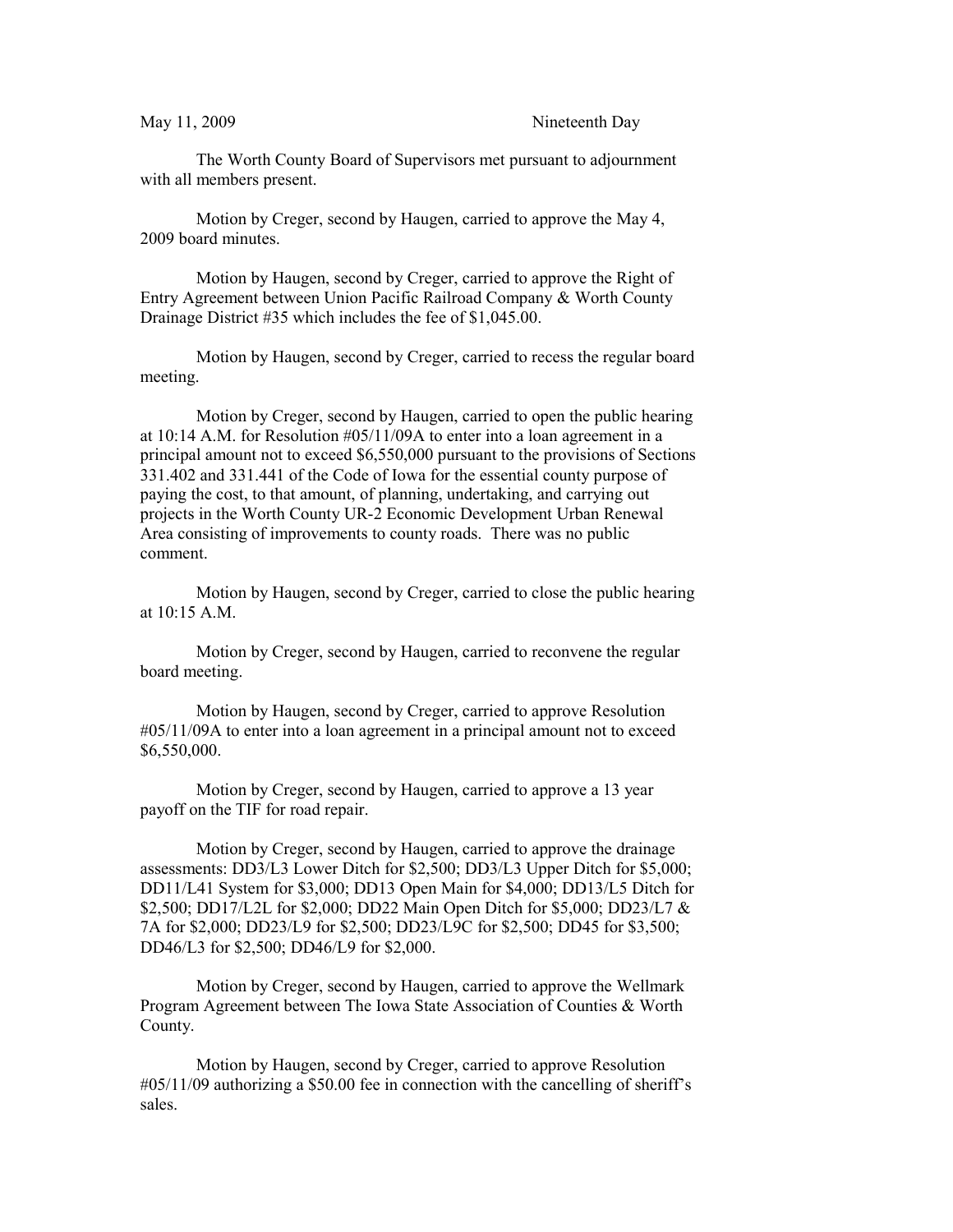Motion by Haugen, second by Creger, carried to approve the disallowances for homestead and military exemptions.

| The following claims were approved:         |  |
|---------------------------------------------|--|
| A & I Auto Body, Service-Eng289.55          |  |
|                                             |  |
| Alliant Energy, Service-Eng1,891.72         |  |
|                                             |  |
|                                             |  |
|                                             |  |
|                                             |  |
|                                             |  |
|                                             |  |
|                                             |  |
| Aronsen, Rolf, Service-Att540.00            |  |
| B & J Water Conditioning, Suppl-Nur18.00    |  |
|                                             |  |
|                                             |  |
| Bancard Center, Supplies-It/Gis334.13       |  |
| Bartz, Melinda, Labor-Gsr237.36             |  |
| Brookview Animal Health, Serv-Shf165.40     |  |
| Butler, Margie, Exp-Scp141.78               |  |
| Carquest Auto Parts, Parts-Eng843.44        |  |
| Church Offset Printing I, Supplies-Trs65.73 |  |
| City of Fertile, Rutf-Eng1,072.64           |  |
| City of Grafton, Rutf-Eng729.30             |  |
| City of Hanlontown, Rutf-Eng261.07          |  |
| City of Joice, Service-Eng36.05             |  |
|                                             |  |
| City of Kensett, Service-Eng41.50           |  |
|                                             |  |
| City of Manly, Service-Eng25.38             |  |
| City of Northwood, Service-Eng34.00         |  |
|                                             |  |
|                                             |  |
| Clarion Hotel & Conferen, Edu-Trs210.00     |  |
| Cummins Central Power Ll, Parts-Eng31.02    |  |
| Curtis, Heather, Mileage-Mha43.86           |  |
| Dick's Petroleum Company, Serv-Eng863.00    |  |
| Duncan Heights Inc, Service-Mha4,313.34     |  |
| Ehrich, Cherrice, Mileage-Mha129.54         |  |
| Electronic Engineering, Service-Ema15.00    |  |
| Electronic Specialties, Service-Eng110.00   |  |
| Eliot Inc, Supplies-Eng44.00                |  |
| Fallgatter's Market, Supplies-Nur67.63      |  |
|                                             |  |
|                                             |  |
| Ferley, Paul, Meeting-Vaf50.00              |  |
|                                             |  |
| Fisher, Jane, Mileage-Mha290.70             |  |
| Franks Repair, Service-Shf26.17             |  |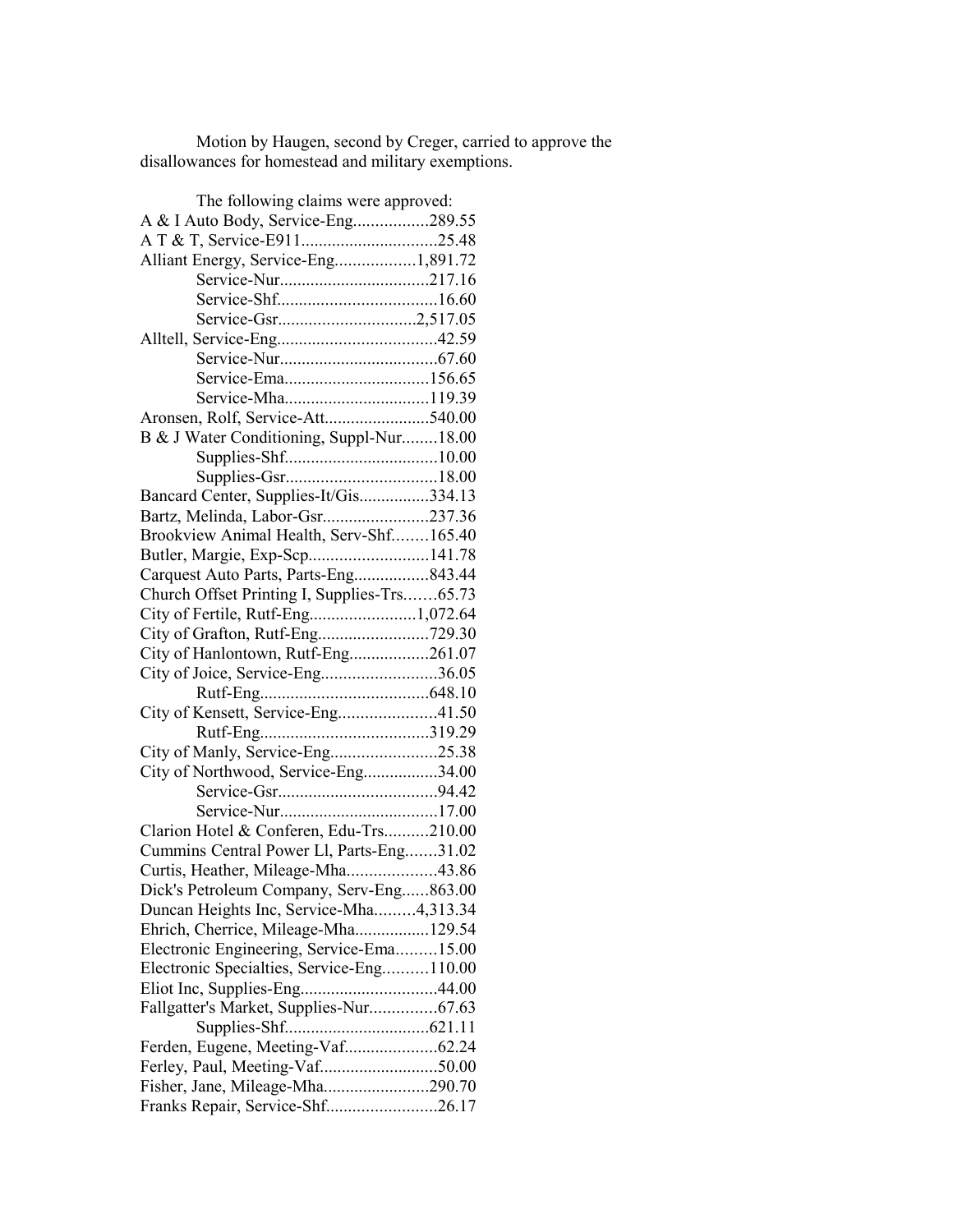| Galls Incorporated, Supplies-Shf204.98      |  |
|---------------------------------------------|--|
| Greve Law Office, Copies-Att176.00          |  |
| Groveline, Service-Gsr370.83                |  |
| Grp & Associates, Supplies-Nur25.00         |  |
| H & H Food Service, Supplies-Shf243.17      |  |
| Hackbart, Philip E., Meeting-Vaf62.24       |  |
| Hanlontown Fire Depart, Reimb-Ems50.00      |  |
|                                             |  |
| Hanson, Patty, Exp-Mha82.26                 |  |
| Haugen, David, Mileage-Sup85.17             |  |
| Heartland Power Coop, Service-Eng26.00      |  |
| Holiday Inn, Edu-Vaf222.00                  |  |
|                                             |  |
| Huber Supply Co, Supplies-Eng64.80          |  |
| Iowa Dept of Public Safe, Suppl-Shf1,317.00 |  |
| Iowa Office Supply Inc, Supplies-Eng159.98  |  |
|                                             |  |
| Jensen, Bobbie, Mileage-Mha166.26           |  |
| Joice Fire Dept, Reimb-Ems355.00            |  |
| Kossuth County Cpc, Service-Mha2,178.94     |  |
| Larsen Plumbing, Service-Eng29.81           |  |
|                                             |  |
| Liberty Square, Service-Mha1,915.80         |  |
| Low's Standard, Fuel-Asr24.75               |  |
|                                             |  |
|                                             |  |
| Mail Services Llc, Service-Trs242.48        |  |
| Manly Fire Dept, Reimb-Ems100.00            |  |
| Mason City Business Syst, Service-Nur48.28  |  |
| May, Dennis, Mileage-Sup103.02              |  |
|                                             |  |
|                                             |  |
| Menards, Supplies-Eng39.76                  |  |
| Metal Culverts Inc, Culvert-Eng4,558.38     |  |
| Mireles, Sandra, Mileage-Mha280.50          |  |
| Mitchell County Ema, Mileage-Ema248.37      |  |
| Nelson, Anthony, Well Rehab-San600.00       |  |
| Niebur, Ellen, Exp-Mha258.16                |  |
| North Country Equipment, Service-Gsr27.82   |  |
| Northern Iowa Therapy Pc, Serv-Nur70.00     |  |
| Northland Custom Interio, Serv-Shf5,670.91  |  |
| Northwood Lumber Co, Supplies-Eng22.38      |  |
| Northwood Sanitation, Service-Nur80.00      |  |
|                                             |  |
| Olsons Trading Post Inc, Suppl-Eng228.25    |  |
| Opportunity Village, Service-Mha514.80      |  |
| Parmley, Jerry, Exp-Vaf244.49               |  |
| Petersen Court Reporters, Service-Att45.00  |  |
|                                             |  |
| Peterson, Joan, Mileage-Dap116.28           |  |
|                                             |  |
| Printing Services Inc, Supplies-Trs82.80    |  |